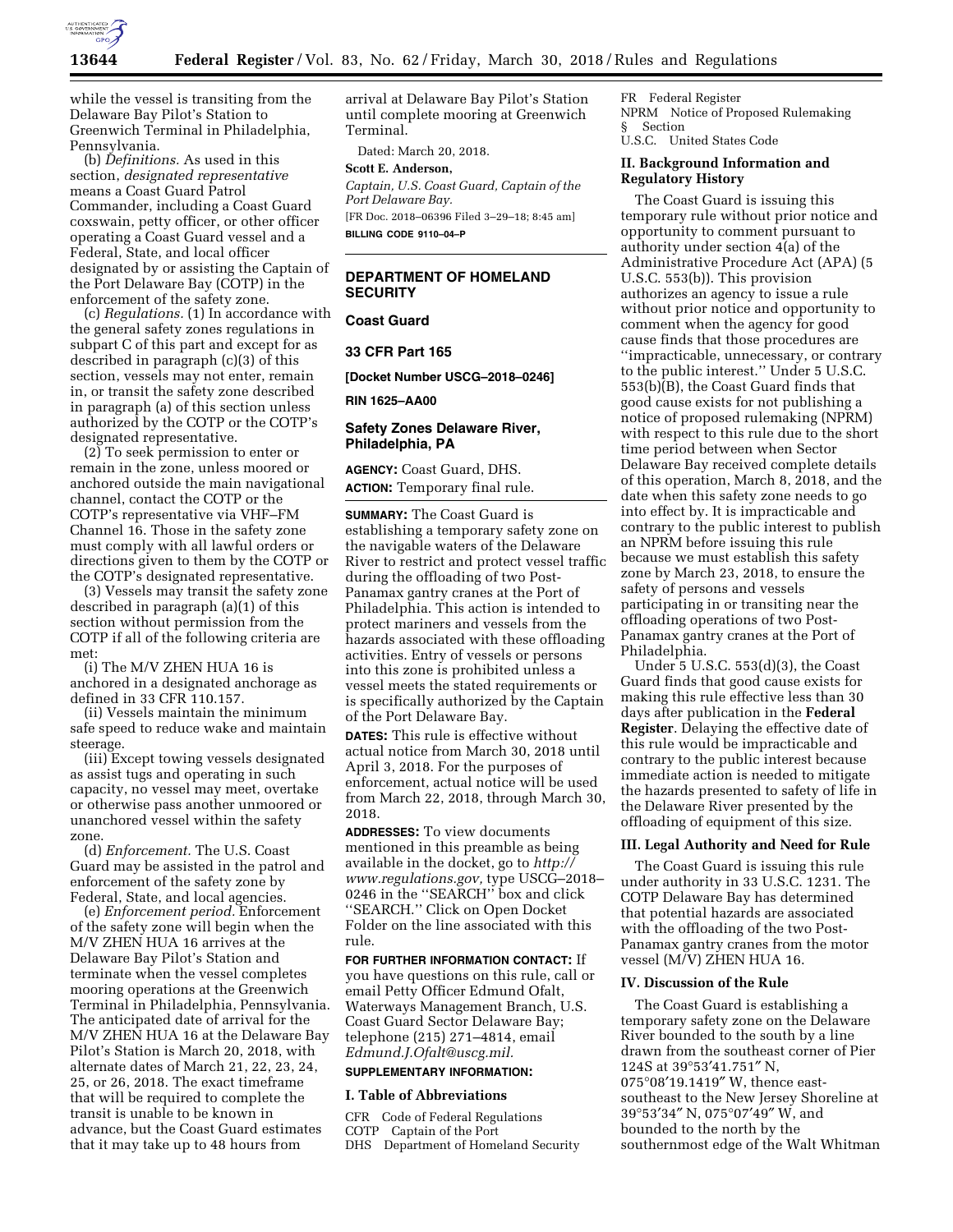Bridge. This safety zone is needed to protect personnel and vessels, in the navigable waters within the safety zone as well as persons on the adjacent shoreline during offloading of the gantry cranes. This safety zone is needed for seven days beginning from the time of the M/V ZHEN HUA 16 arrives at Greenwich Terminal, unless cancelled earlier via Marine Safety Information Bulletin and Broadcast Notice to Mariners.

Vessels may not enter, remain in, or transit the safety zone unless authorized by the COTP or the COTP's designated representative. To seek permission to enter or remain in the zone, unless moored or anchored outside the main navigational channel, contact the COTP or the COTP's representative via VHF– FM Channel 16.

Those in the safety zone must comply with all lawful orders or directions given to them by the COTP or the COTP's designated representative. Vessels transiting the zone must maintain the minimum safe speed to reduce wake and maintain steerage. Except towing vessels designated as assist tugs and operating in such capacity, no vessel may meet, overtake or otherwise pass another unmoored or unanchored vessel within the safety zone. Regardless of travel direction, vessels shall remain east of the centerline of the main navigation channel. The navigable waters west of the centerline of the main navigation channel (on the green side of the centerline) is closed to navigation for the duration of the enforcement of this safety zone.

#### **V. Regulatory Analyses**

We developed this rule after considering numerous statutes and Executive orders related to rulemaking. Below we summarize our analyses based on a number of these statutes and Executive orders, and we discuss First Amendment rights of protestors.

## *A. Regulatory Planning and Review*

Executive Orders 12866 and 13563 direct agencies to assess the costs and benefits of available regulatory alternatives and, if regulation is necessary, to select regulatory approaches that maximize net benefits. Executive Order 13771 directs agencies to control regulatory costs through a budgeting process. This rule has not been designated a ''significant regulatory action,'' under Executive Order 12866. Accordingly, this rule has not been reviewed by the Office of Management and Budget (OMB), and pursuant to OMB guidance it is exempt

from the requirements of Executive Order 13771.

This regulatory action determination is based on the short duration of the rule. The rule also allows for vessels to transit through the safety zone if certain requirements are met, thus minimizing the impact on waterway traffic.

#### *B. Impact on Small Entities*

The Regulatory Flexibility Act of 1980, 5 U.S.C. 601–612, as amended, requires Federal agencies to consider the potential impact of regulations on small entities during rulemaking. The term ''small entities'' comprises small businesses, not-for-profit organizations that are independently owned and operated and are not dominant in their fields, and governmental jurisdictions with populations of less than 50,000. The Coast Guard certifies under 5 U.S.C. 605(b) that this rule will not have a significant economic impact on a substantial number of small entities.

While some owners or operators of vessels intending to transit the safety zone may be small entities, for the reasons stated in section V.A above, this rule will not have a significant economic impact on any vessel owner or operator.

Under section 213(a) of the Small Business Regulatory Enforcement Fairness Act of 1996 (Pub. L. 104–121), we want to assist small entities in understanding this rule. If the rule would affect your small business, organization, or governmental jurisdiction and you have questions concerning its provisions or options for compliance, please contact the person listed in the **FOR FURTHER INFORMATION CONTACT** section.

Small businesses may send comments on the actions of Federal employees who enforce, or otherwise determine compliance with, Federal regulations to the Small Business and Agriculture Regulatory Enforcement Ombudsman and the Regional Small Business Regulatory Fairness Boards. The Ombudsman evaluates these actions annually and rates each agency's responsiveness to small business. If you wish to comment on actions by employees of the Coast Guard, call 1– 888–REG–FAIR (1–888–734–3247). The Coast Guard will not retaliate against small entities that question or complain about this rule or any policy or action of the Coast Guard.

#### *C. Collection of Information*

This rule will not call for a new collection of information under the Paperwork Reduction Act of 1995 (44 U.S.C. 3501–3520).

# *D. Federalism and Indian Tribal Governments*

A rule has implications for federalism under Executive Order 13132, Federalism, if it has a substantial direct effect on the States, on the relationship between the national government and the States, or on the distribution of power and responsibilities among the various levels of government. We have analyzed this rule under that Order and have determined that it is consistent with the fundamental federalism principles and preemption requirements described in Executive Order 13132.

Also, this rule does not have tribal implications under Executive Order 13175, Consultation and Coordination with Indian Tribal Governments, because it does not have a substantial direct effect on one or more Indian tribes, on the relationship between the Federal Government and Indian tribes, or on the distribution of power and responsibilities between the Federal Government and Indian tribes. If you believe this rule has implications for federalism or Indian tribes, please contact the person listed in the **FOR FURTHER INFORMATION CONTACT** section above.

#### *E. Unfunded Mandates Reform Act*

The Unfunded Mandates Reform Act of 1995 (2 U.S.C. 1531–1538) requires Federal agencies to assess the effects of their discretionary regulatory actions. In particular, the Act addresses actions that may result in the expenditure by a State, local, or tribal government, in the aggregate, or by the private sector of \$100,000,000 (adjusted for inflation) or more in any one year. Though this rule will not result in such an expenditure, we do discuss the effects of this rule elsewhere in this preamble.

#### *F. Environment*

We have analyzed this rule under Department of Homeland Security Directive 023–01 and Commandant Instruction M16475.1D, which guide the Coast Guard in complying with the National Environmental Policy Act of 1969 (42 U.S.C. 4321–4370f), and have determined that this action is one of a category of actions that do not individually or cumulatively have a significant effect on the human environment. This rule involves a stationary safety zone, which allows vessels to transit if certain requirements are met, lasting approximately six days. It is categorically excluded from further review under paragraph L60(a) of Appendix A, Table 1 of DHS Instruction Manual 023–01–001–01, Rev. 01. A Record of Environmental Consideration